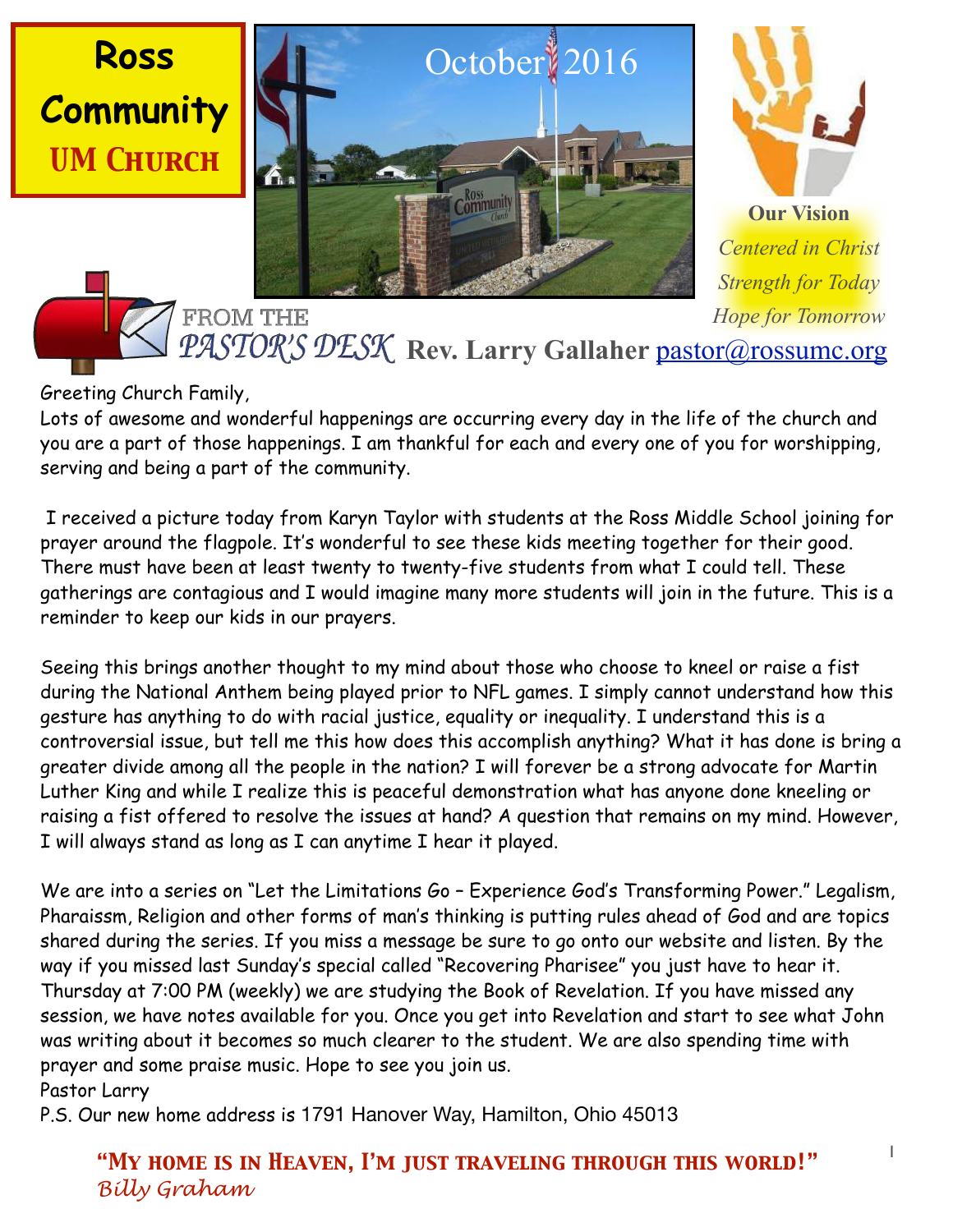# **October Announcements:**



6 Addy Rheinfrank 8 Gabrielle Truman 25 Don Rechel 6 Sharon Mortimer 12 Nichole Auffinger 7 Jo Anderson 7 Tim Zecher 21 Sandy Hogeback 24 Robin Montgomery

- -



19th Doug & Nancy Beckman 20th Dave & Judy Wilson 27th Chip & Melissa Schoepf

# **Clergy Appreciation Day: Sunday October 9th.**

This is a time to recognize the work of ministers, and pastors in the US. Thank you Rev. Larry Gallaher, your guidance, work, and loving care is appreciated by all us.

# **Children's Sunday School**

Sunday School is available for children each Sunday at Ross CUMC. We have a need for volunteers to share the responsibility of teaching children. Volunteers are appreciated for any number of Sundays. Please contact Sandy Hogeback if called to this children's ministry.

#### **Administrative Assistance**

An Administrative Assistant is needed for Church office duties 3 days a week. Anticipating working Tuesday, Wednesday and Thursday and the hours  $\sim$ 9:00am-2:00pm. This is a compensated position. If you are interested or know of someone please let Pastor Larry know.

# **Serving Opportunity**

As the church year approaches an ending the Nominating Committee will be meeting to recommend those persons willing to serve for the calendar years of 2017 through 2019. Our committee members normally serve for three years. Certain positions require church membership others do not. If you are not willing to serve please let Pastor Larry know so your name will not be considered. If you have a particular interest in a committee, please also let Pastor Larry know.

# **News Letter** (Ray Niehoff [niehoffray@yahoo.com\)](mailto:niehoffray@yahoo.com)

2 Please email your input to me, by the 25th of the month, for next month's edition.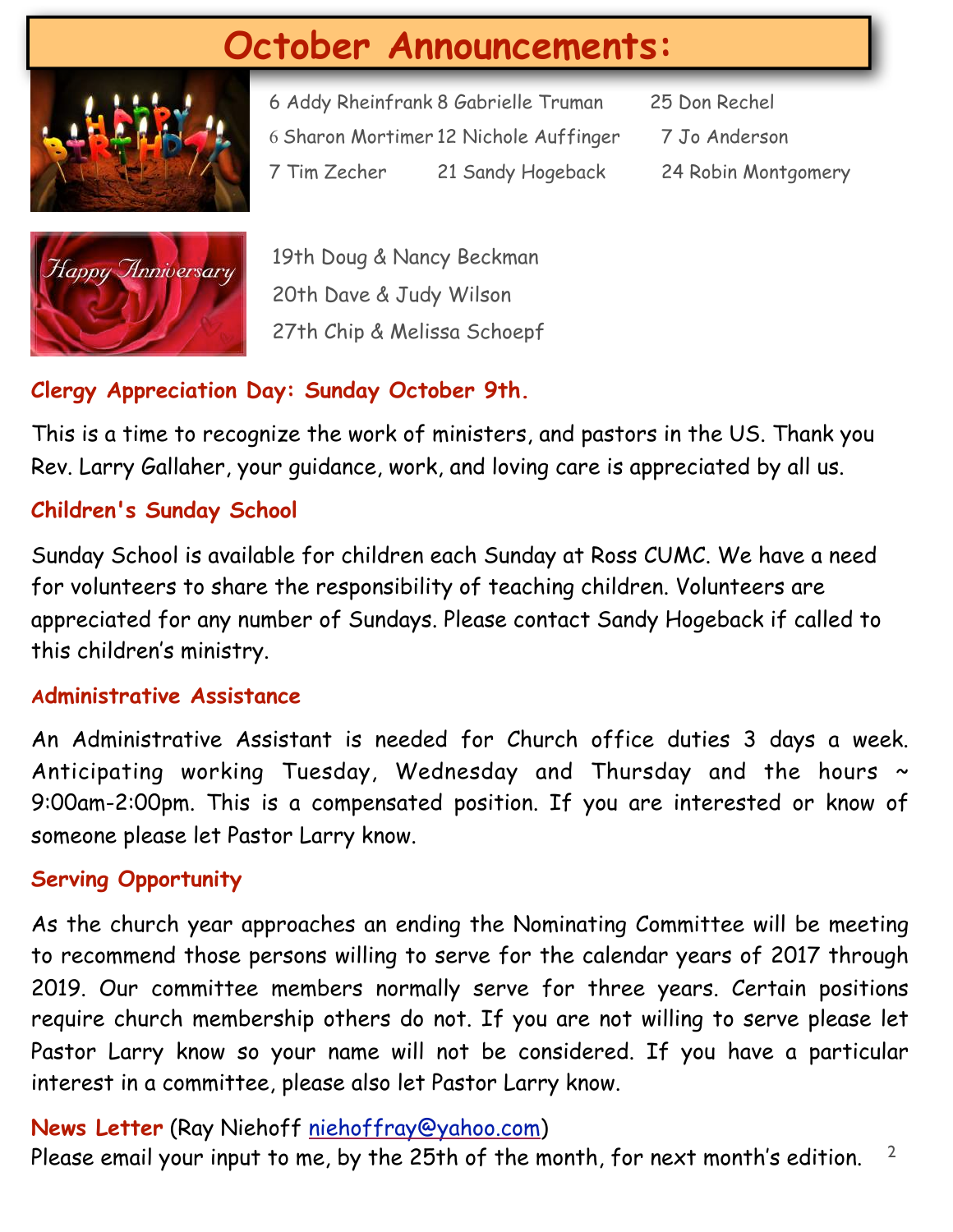

(submitted by Judy Creasy) The next women's meeting will be on Tuesday October 11<sup>th</sup>, 6:30 at Chinese Lantern. Please give Breda Oliver your reservation, if you have not already told me.

**Women have decided to sell Terri Lynn nuts this year, taking over for the choir. We will be buying the most popular nuts and will be selling them in November and December. Please remember to buy our nuts for Christmas baking and gifts. Carol is going to have another crocheting class. The signup sheet for the class will be on the round table in the church hall. We will start by making small squares, progressing to the Prayer Shawls.**

**The church Christmas dinner will be held on Tuesday, December 6th. The theme will be "Vintage Venice Christmas" with the Praise Band playing Christmas songs. Everyone is invited.**

**The following women's meeting will be on Tuesday November 8th, at 10am in the church.**

Requested Recipe

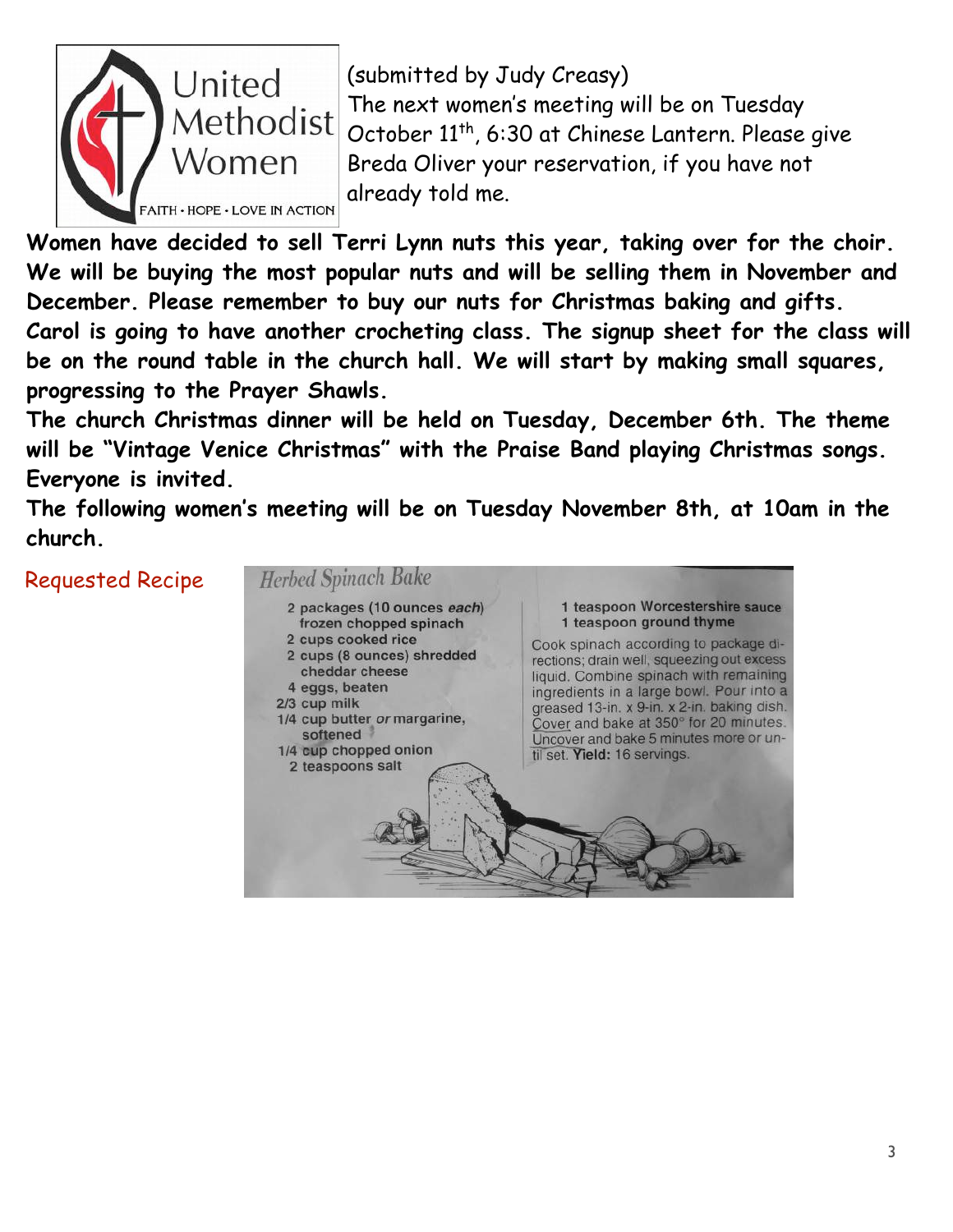#### **Charge Conference**

In the past The UMC has held what was called a Charge Conference annually to discuss to church's results, approve the budget and offices for the upcoming year. In the past they have been held at different churches across the district with several churches meeting at each location during the same time with a worship service. The year our new District Superintendent had a wonderful idea, he wants every church to hold there meeting in their church. We have scheduled ours for November 13th at 1:00 PM. Lunch will be served. We want to encourage everyone to stay for lunch and the Church Conference.

#### **Salvation Army Fund Raiser**

The salvation Army is hosting a Soupfest on October 20<sup>th</sup> at 6:00 PM. We are attempting to increase our donations from the community and I would to invite you to attend and make a donation. Any amount is appreciated. There will be "Save the Date" cards available on Sunday if you can attend.

#### **Photos From:** Church Picnic **Friends in Faith**





**Many thanks, To Brenda and Phil that made this event happen.**